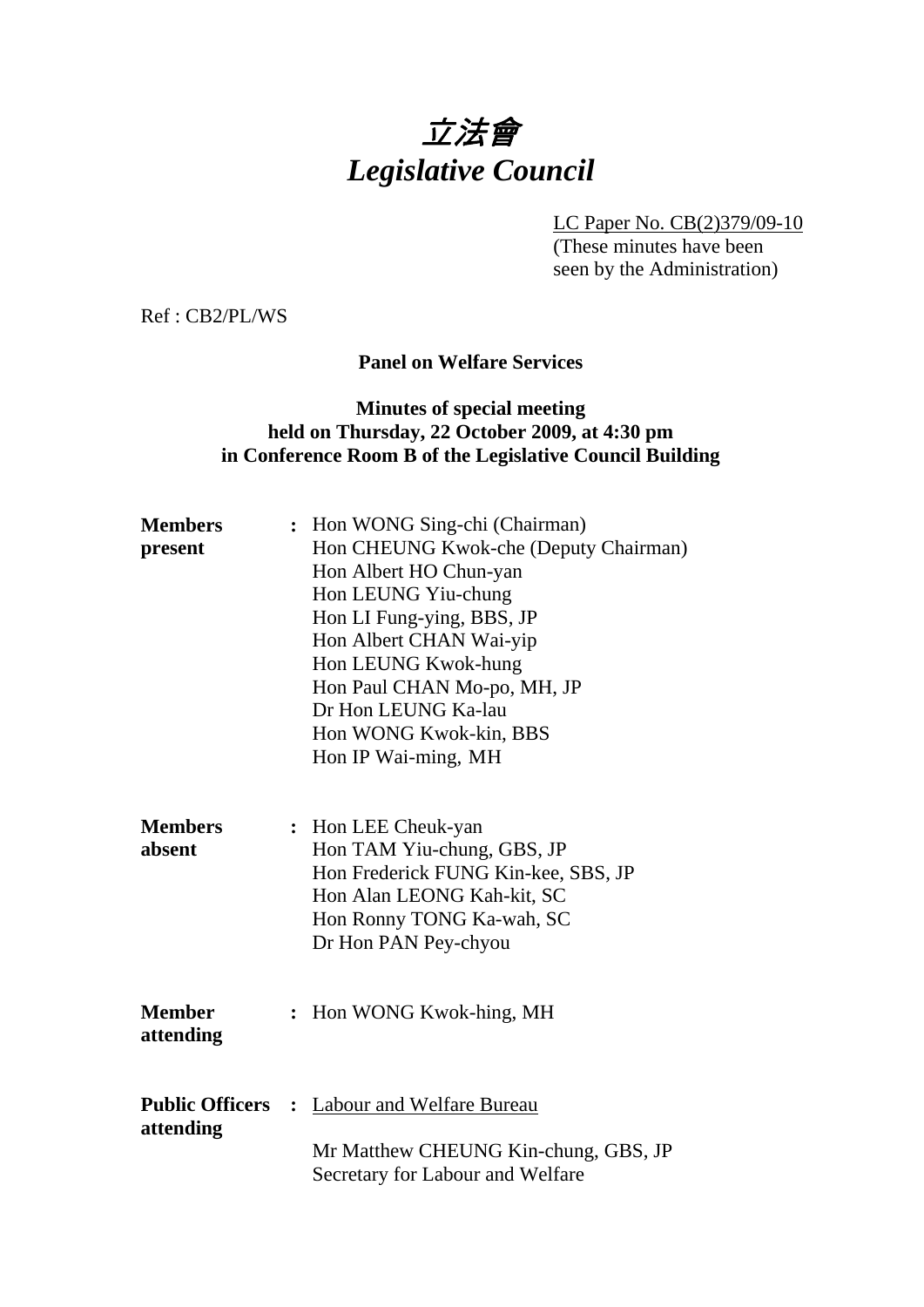|                               | Mr Paul TANG, JP<br>Permanent Secretary for Labour and Welfare        |
|-------------------------------|-----------------------------------------------------------------------|
|                               | Mr Patrick NIP, JP<br>Director of Social Welfare                      |
|                               | Mr FUNG Pak-yan<br>Deputy Director of Social Welfare (Administration) |
|                               | Mr CHEUNG Hing-wah<br>Deputy Director of Social Welfare (Services)    |
|                               | Home Affairs Bureau                                                   |
|                               | Mr TSANG Tak-sing, JP<br><b>Secretary for Home Affairs</b>            |
|                               | Ms Florence HUI, JP<br><b>Under Secretary for Home Affairs</b>        |
|                               | Ms Grace LUI, JP<br>Deputy Secretary for Home Affairs (1)             |
|                               | Mr Andrew TSANG, JP<br>Assistant Director of Home Affairs (2)         |
| <b>Clerk</b> in<br>attendance | : Miss Betty MA<br>Chief Council Secretary (2) 4                      |
| <b>Staff</b> in<br>attendance | : Miss Florence WONG<br>Senior Council Secretary (2) 5                |
|                               | Ms Karen LAI<br>Council Secretary (2) 2                               |
|                               | Miss Maggie CHIU<br>Legislative Assistant (2) 4                       |
|                               |                                                                       |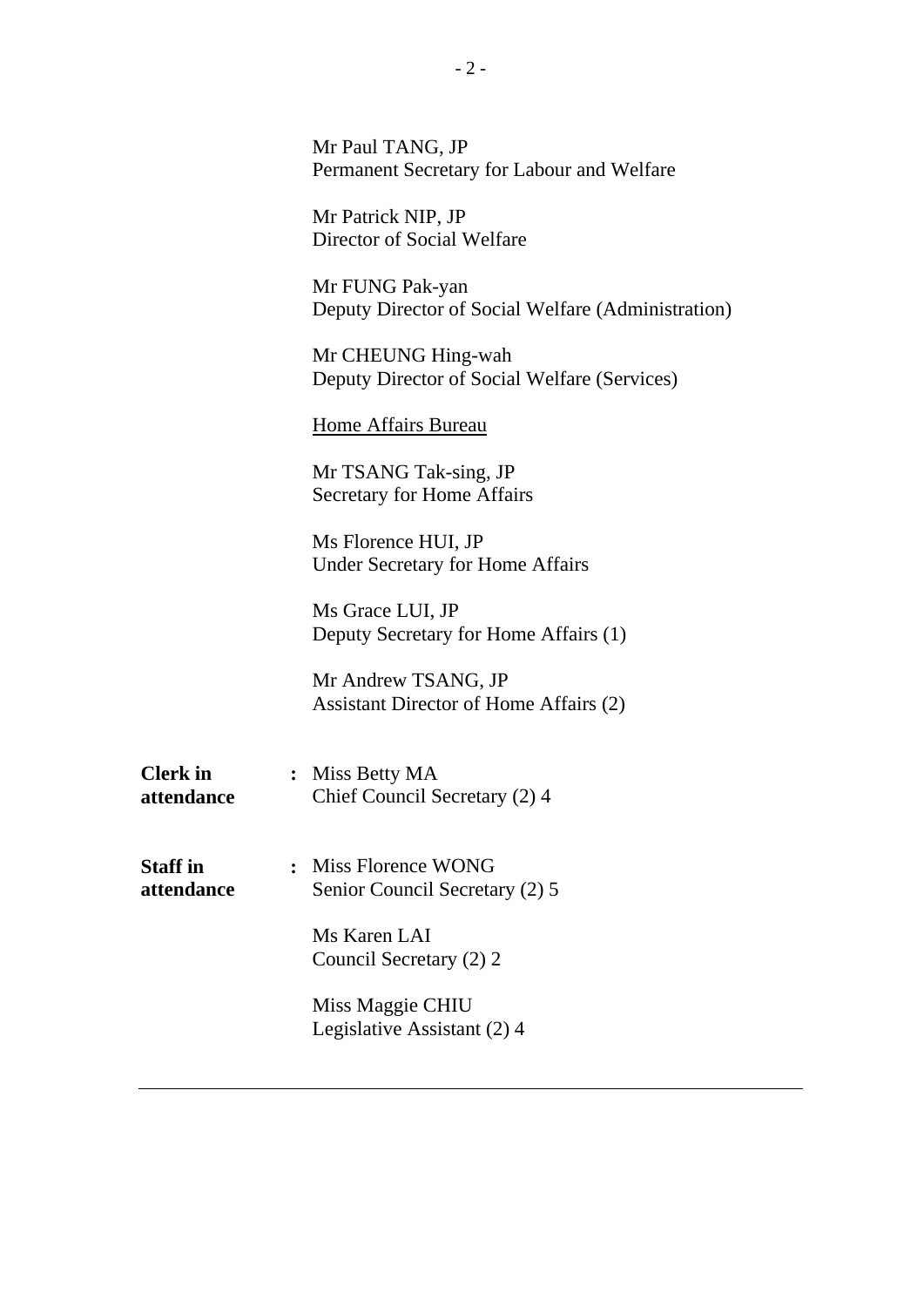**I. Briefings by the Secretary for Labour and Welfare and the Secretary for Home Affairs on the Chief Executive's Policy Address 2009-2010**  [LC Paper Nos. CB(2)6/09-10(01) to (03), the 2009-2010 Policy Address booklet entitled "Breaking New Ground Together" and the 2009-2010 Policy Address - Policy Agenda booklet]

Secretary for Labour and Welfare (SLW) briefed members on the new welfare initiatives in the 2009-2010 Policy Address and Policy Agenda. SLW said that the Administration had adopted a novel multi-pronged approach in strengthening the services for the socially disadvantaged, namely, the elderly, persons with disabilities (PWDs) and victims of domestic violence. He highlighted the following major new initiatives as detailed in the Administration's paper –

- (a) strengthening elderly care services through enhancing the pace of increasing the provision of additional subsidised residential care places, launching a pilot scheme to provide residential care homes for the elderly (RCHEs) with visiting pharmacist services, providing additional subsidised day care places for frail elders, extending the District-based Scheme on Carer Training, examining how to strengthen home care services for the elderly, and taking forward the work of the committee set up for the Elder Academy Development Foundation;
- (b) enhancing rehabilitation services for PWDs through providing additional places for rehabilitation services for PWDs, strengthening support for ageing service users in subvented residential care homes for persons with intellectual disability, introducing a bill to implement a licensing scheme to regulate the operation of residential care homes for PWDs (RCHDs), and introducing a pilot Bought Place Scheme to develop more service options for PWDs;
- (c) expanding social rehabilitation and medical social services for persons with mental health problems through setting up Integrated Community Centres for Mental Wellness in all 18 districts, and dovetailing with the Hospital Authority's "Case Management Programme" to provide timely support for patients with severe mental illness living in the community; and
- (d) tackling domestic violence through launching a Victim Support Programme for victims of domestic violence.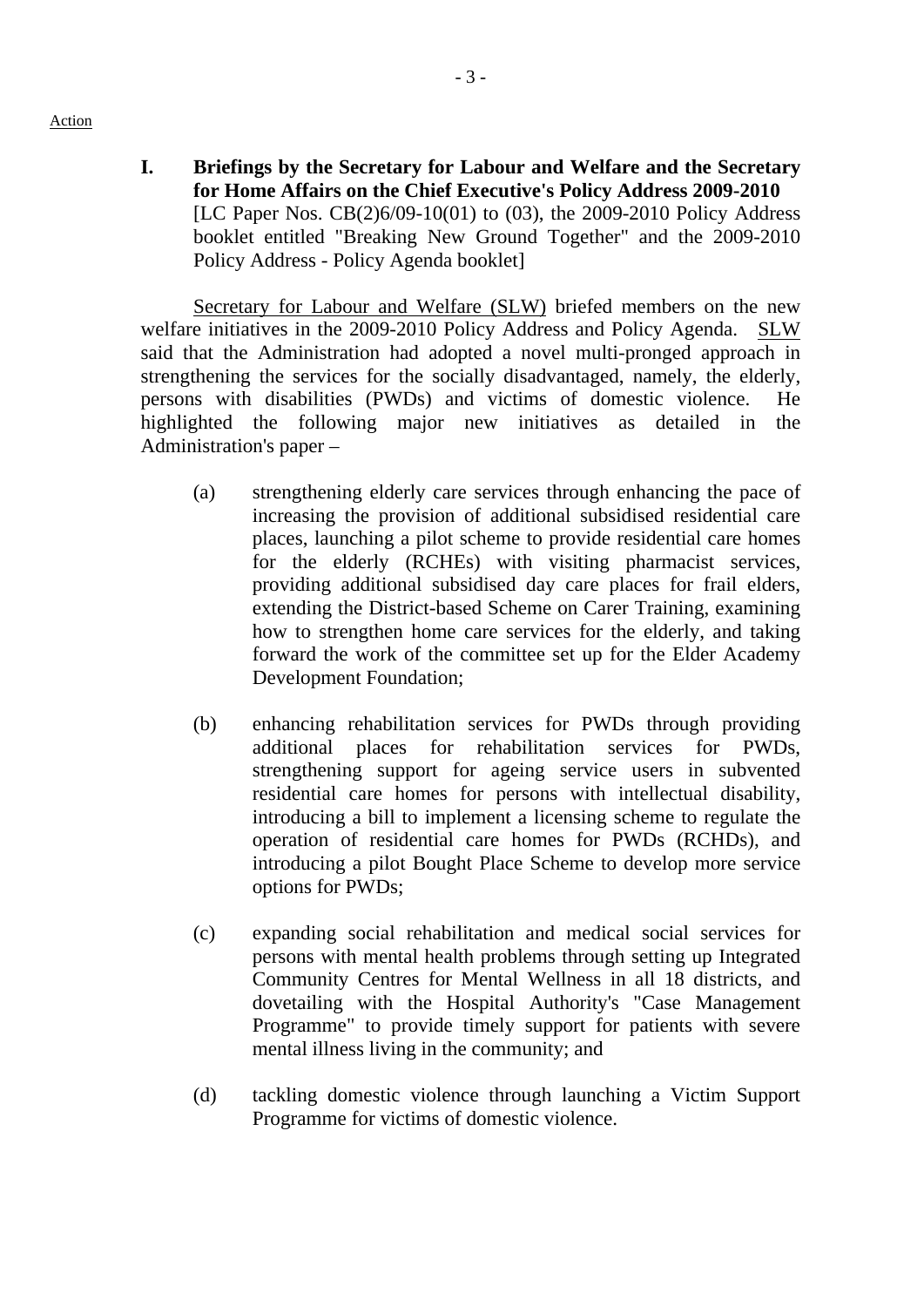2. Secretary for Home Affairs (SHA) highlighted the work of the Home Affairs Bureau (HAB) concerning the Family Council and the development of social enterprises (SEs) as detailed in the Administration's paper. SHA said that the Family Council launched activities across the territory to promote family core values with a view to advocating for cherishing the family as a main driver for social harmony. This year, the Family Council would continue to actively promote the family core values with the emphasis on building "Happy Families" through launching a territory-wide "Happy Family Campaign" and setting up a multi-sectoral and cross-disciplinary "Happy Family Info Hub".

3. SHA further said that the Administration would continue to adopt a four-pronged approach to promote the development of SEs, namely, to enhance public understanding of SEs; to promote cross-sector collaboration; to nurture more social entrepreneurs; and to strengthen support for SEs. This apart, HAB was preparing for the establishment of a new "Social Enterprise Advisory Committee". SHA added that the Administration would invite SE operators, members of the business sector, academics and persons aspired to promote SE development to join the advisory committee with a view to developing measures for the further promotion of SE development.

# Discussion

# *Old Age Allowance (OAA)*

4. While welcoming the Administration's new initiatives in strengthening the elderly services and its policy of supporting "ageing in the community", Mr WONG Kwok-hing pointed out that many elders had chosen to age on the Mainland. In this respect, Mr WONG urged the Administration to further relax the annual permissible limit of absence from Hong Kong under the OAA Scheme.

5. In response, SLW said that the Administration was conducting a comprehensive review on the permissible limit of absence from Hong Kong under the OAA Scheme. It would brief the Panel on the outcome as soon as possible.

### *Welfare of children*

6. Mr Albert HO expressed concern about the welfare and rights of children from broken families. He regretted that family tragedies could not be prevented even though, to his knowledge, welfare services and assistance had been provided to the families concerned by the relevant departments and welfare agencies. Noting that the Administration was implementing a two-year pilot project to review cases of children who died of non-natural causes, Mr Albert HO enquired if the Administration would extend the scope of the project to include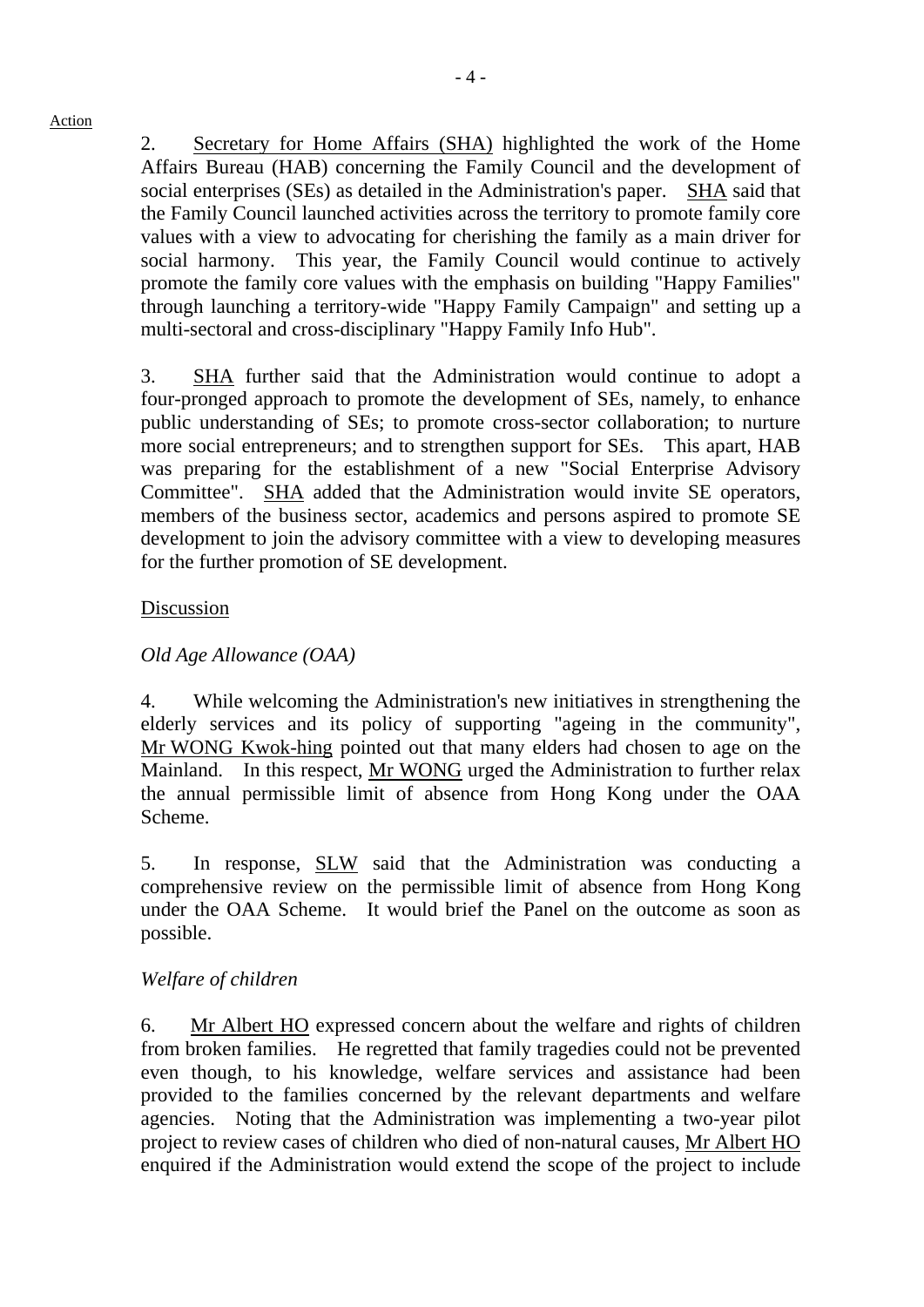serious child abuse cases and children who were victims of family tragedies. He also noted with concern that some children were living in extreme poverty because their newly arrived mothers could not meet the seven-year residence requirement under the Comprehensive Social Security Assistance (CSSA) Scheme.

7. Director of Social Welfare (DSW) advised that the objective of the review was to examine the relevant child death cases with a view to identifying patterns and trends for formulation of prevention strategies and promoting multi-disciplinary and inter-agency cooperation in the prevention of child death. DSW further said that a Review Panel had been set up by the Social Welfare Department (SWD) to review child death cases captured by the Coroners' Court in 2006 and 2007. It was expected that SWD would publish the first annual report in the last quarter of 2009 to set out the initial findings and recommendations of the Review Panel, and the Administration would revert to the Panel in due course.

8. Echoing Mr Albert HO's concern about the welfare of children, Mr LEUNG Kwok-hung urged the Administration to abolish the seven-year residence requirement under the CSSA Scheme, which, in his view, was discriminatory against the newly arrived women and their children, and had created many family and social problems. For instance, these children were always left unattended when their parents went to work.

9. SLW said that DSW would exercise discretion to waive the seven-year residence requirement under the CSSA Scheme for households in genuine hardship having regard to their individual circumstances. He also explained that CSSA was not the only form of assistance for people in need. Other forms of assistance in the nature of direct services were available to new arrivals (including newly arrived women) to meet their needs.

# *Family Council*

10. Noting that the Family Council would continue to actively promote the family core values with the emphasis on building "Happy Families", Ms LI Fung-ying pointed out that many parents had little time to foster relationship with their children due to the long working hours. Ms LI raised particular concern about the ways to achieve a pro-family environment and family-friendly employment practices.

11. Under Secretary for Home Affairs (USHA) advised that the Administration was collaborating with the business sector and the stakeholders to create a pro-family environment. It was encouraging that some private enterprises had adopted family-friendly employment practices such as flexible working hours, home-based work and other flexible work arrangements as well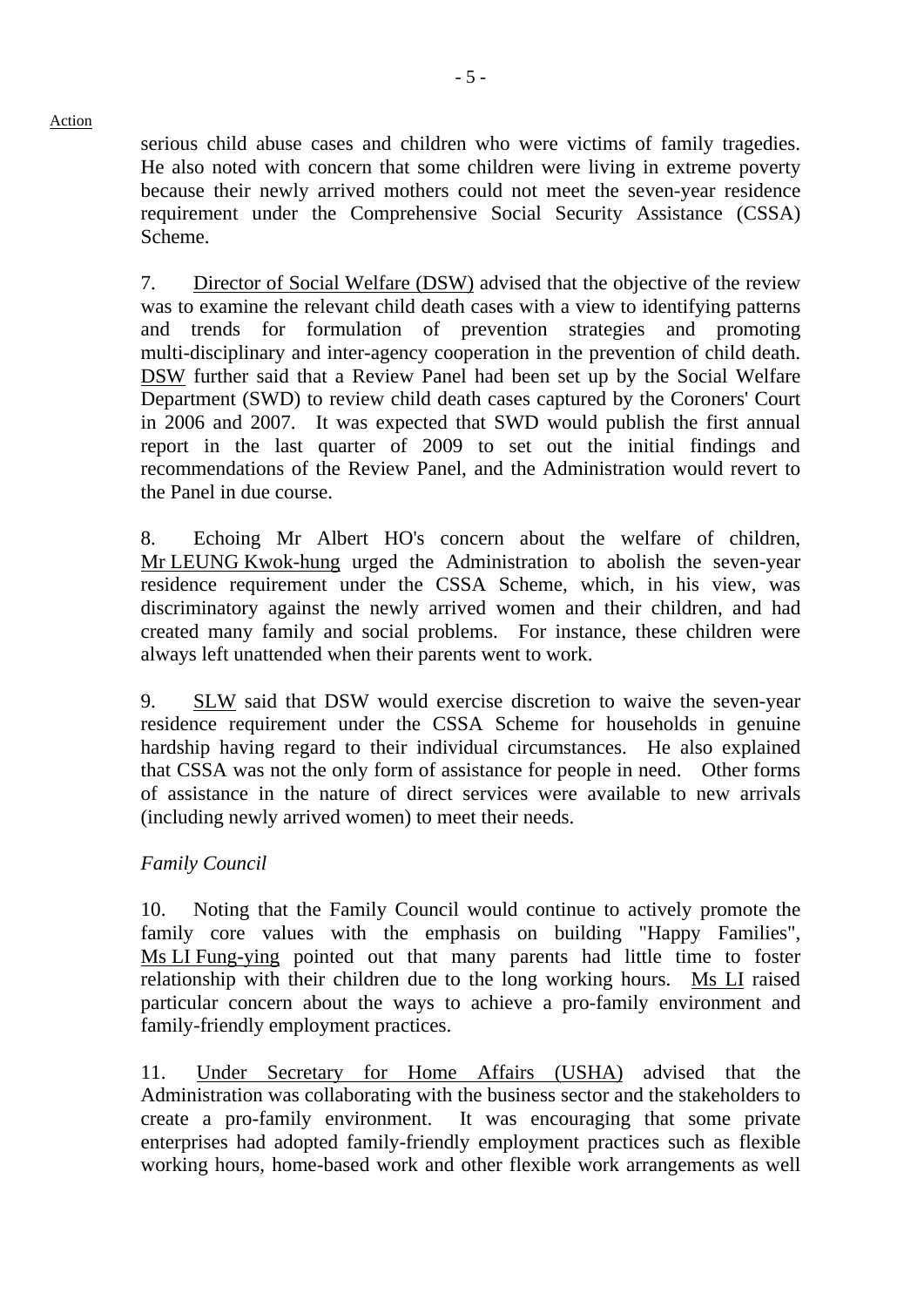as organised seminars and workshops on stress management for their employees, with a view to promoting a work-life balance. In addition, some religious bodies had organised family-related programmes and the Hong Kong Jockey Club had launched a three-year study on how to build up good family relationship. USHA added that the Administration would continue its effort to promote cross-sector collaboration to create a pro-family environment.

12. The Chairman suggested and members agreed that the Panel would follow up the work progress of the Family Council and the concrete measures to achieve a pro-family environment and family-friendly employment practices.

# *Poverty alleviation*

13. Pointing out that the Gini Co-efficient of Hong Kong was comparably higher than those of other affluent economies, Ms LI Fung-ying expressed grave concern about the widening income disparity between the rich and the poor. Although the Administration had stressed that most of the recommendations of the former Commission on Poverty (CoP) had been implemented, Ms LI was of the view that the Administration should put more efforts and formulate additional concrete measures to tackle the problem of poverty.

14. SLW stressed that the Administration attached great importance to poverty alleviation work and adopted a multi-pronged approach to tackle the problem. The Task Force on Poverty had duly followed up the recommendations of the former CoP. Attention had also been given to the needs of individual districts, for example, Tin Shui Wai. Pointing out that the key to tackling poverty lay in creating more job opportunities, SLW said that the Administration had been providing training and retraining opportunities to raise the skills and employability of low-income earners and the unemployed. SLW further said that in addition to the provision of CSSA, other forms of assistance were available to the needy, such as public healthcare services, housing and education which were highly subsidised by the Government. SLW added that the Administration would continue to monitor the progress in implementing the former CoP's recommendations, as well as to monitor the overall poverty situation and any need for new initiatives and measures.

15. Mr LEUNG Yiu-chung was of the view that poverty was the root of many family problems. To his knowledge, some children on CSSA had to share the monthly payments with other family member(s) as the latter was ineligible for CSSA because they were unable to meet the seven-year residence requirement. Mr LEUNG also noted with concern that 1.23 million people were living in poverty. In his view, the Administration should draw a poverty line, and provide income subsidies to the low-income families.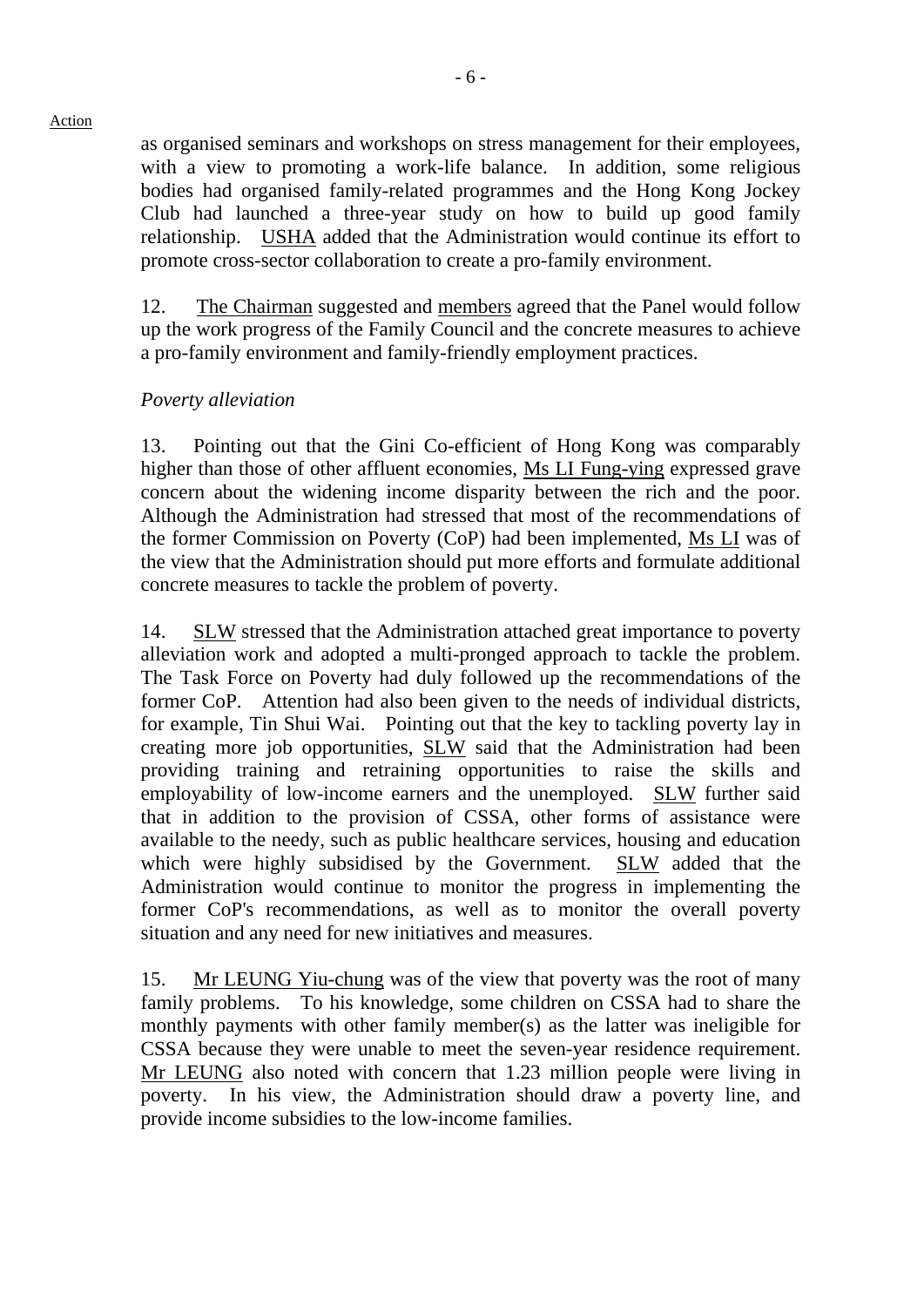16. SLW said that the Administration had been providing assistance to the low-income families through the CSSA Scheme. Currently, there were about 16,000 low earnings CSSA cases. SLW further said that while the Hong Kong Council of Social Service regarded persons whose household monthly income fell below half of the median household income as living in poverty, such an income-based approach had not taken into consideration the assets/savings they possessed or whether they were genuinely in hardship. He supplemented that the former CoP had deliberated fully the issue of how to measure poverty in Hong Kong and was of the view that one should not rely upon a single line or figure to measure income poverty. The actual situation and needs of the disadvantaged groups, including their access to essential services and opportunities such as housing, healthcare, education and employment, should also be taken into consideration. The Government agreed with CoP and thus had been adopting a set of 24 multi-dimensional indicators for monitoring the overall poverty situation in Hong Kong. Among these 24 poverty indicators, 18 were life-cycle based and six were community based. These indicators provided support for the formulation and evaluation of policies to assist the needy.

17. Mr IP Wai-ming was of the view that the 24 multi-dimensional indicators recommended by the former CoP were different from the general understanding of ways to measure poverty. Pointing out that Hong Kong's Gini index ranked the highest in the very high human development economies as revealed in the Human Development Report 2009 published by the United Nations Human Development Programme, Mr IP expressed concern about the income inequality in Hong Kong and urged the Administration to formulate concrete policies and measures to assist those living in poverty.

18. Mr Albert CHAN expressed dissatisfaction that no single initiative pertaining to poverty alleviation was set out in the Policy Address 2009-2010 taking into account that about 1.2 million people were living in poverty. He strongly called on the Administration to step up its efforts in the work of poverty alleviation. As one of major policies of HAB was to foster social harmony, Mr CHAN called upon SHA to attach due importance to the poverty situation in Hong Kong as the phenomenon reflected that the society was in disharmony.

19. SHA said that the Administration would endeavour to promote social harmony as it was one of the Government's policy directions.

# *Development of SEs*

20. Referring to paragraph 10 of the Administration's paper on policy initiatives of HAB, Mr IP Wai-ming expressed concern about the concrete ways to nurture social entrepreneurs. He cast doubt about the effectiveness of organising the business plan writing competitions. Noting that 54 contracts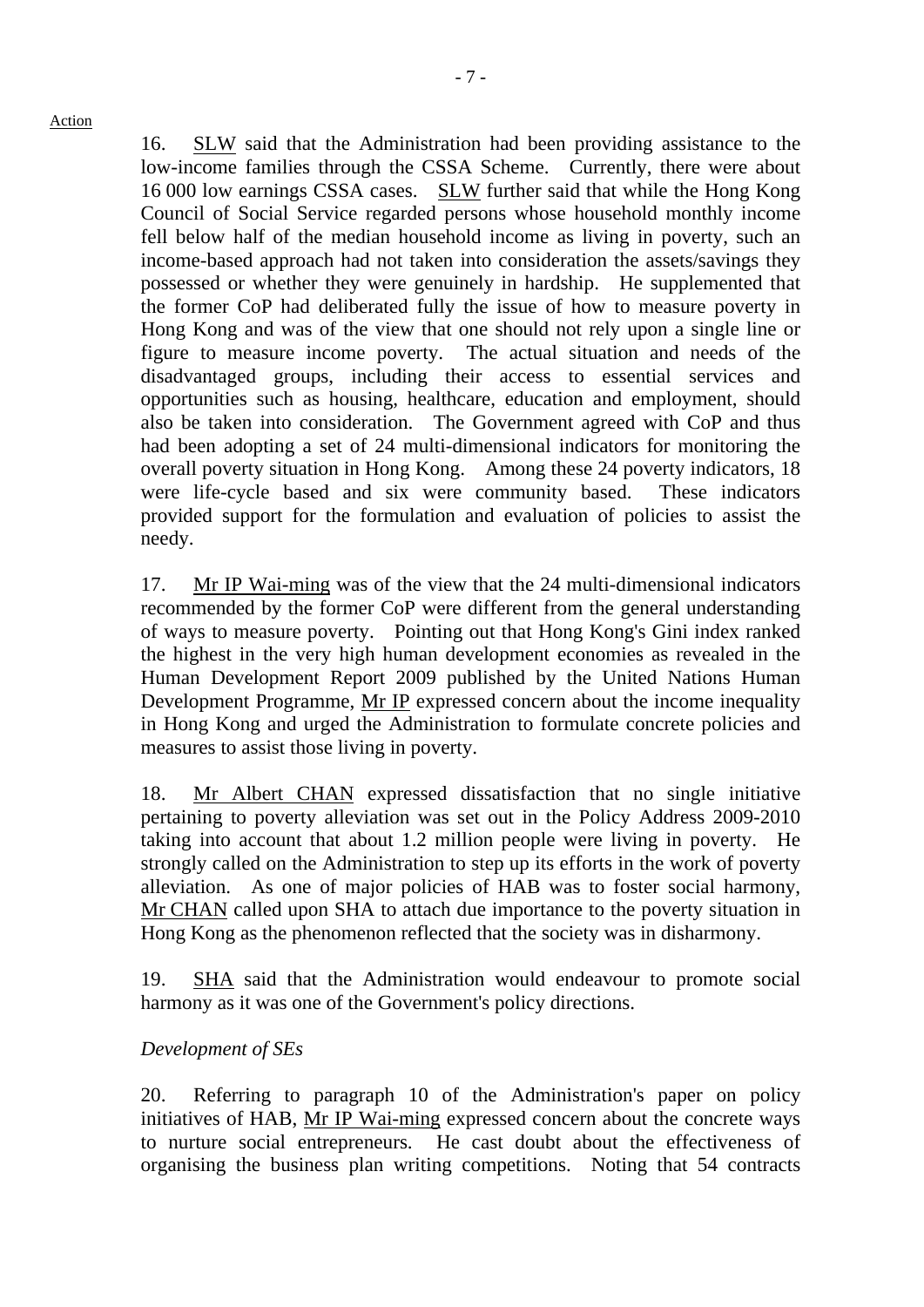were identified for priority bidding by SEs this year, Mr IP asked about the proportion of these contracts to the total government service contracts and the number of job opportunities created.

21. USHA advised that the business plan writing competitions aimed at strengthening the understanding of the younger generation of SEs and encouraging them to adopt entrepreneurial approaches to solve real world problems. USHA said that over 800 students from 12 post-secondary institutions had joined the competitions. More importantly, prior to the competition, the participating institutions would offer advice on the proposal writing skills and organise sharing sessions for the SE operators to advise the participants on the knowledge and skills to run SEs successfully. Upon completion of the competitions, participating institutions were also encouraged to take forward the proposals of the winners.

22. Responding to Mr IP Wai-ming, Assistant Director of Home Affairs (2) said that the 54 contracts reserved for priority bidding by SEs would create some 400 job opportunities. He would provide the proportion of the contracts reserved for priority bidding by SEs to the total number of government services contracts after the meeting, if available.

23. The Chairman enquired if HAB would collaborate with the Housing Department in promoting the development of SEs by giving priority leasing vacant premises at public housing estates to SEs.

24. Deputy Secretary for Home Affairs (1) responded that as a matter of principle, SEs should operate like a business similar to other commercial enterprises. It was inappropriate for the Administration to provide rent subsidies or offer rent concession for SEs.

# *Other concerns*

25. Referring to the Administration's paper on policy initiatives of the Labour and Welfare Bureau for 2009-2010, Mr CHEUNG Kwok-che asked about –

- (a) the respective numbers of additional subsidised residential care places for the elderly and PWDs relating to various initiatives as set out in the Policy Address 2009-2010;
- (b) the Administration's plan for rolling out the second batch of the Child Development Fund (CDF), in particular the number of children to be benefited;
- (c) the timetable for consulting the welfare sector on the long-term social welfare planning; and

Admin